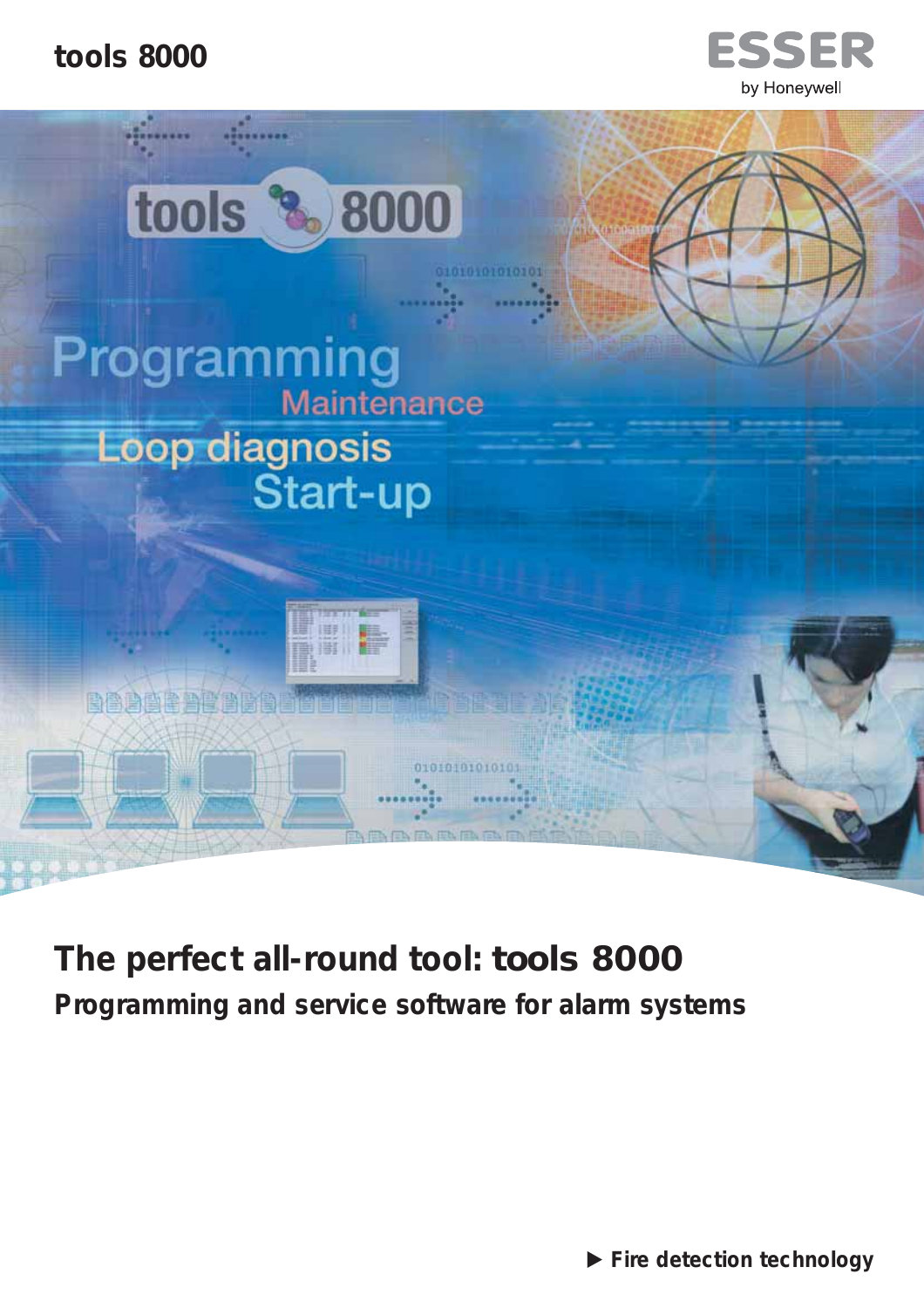

# **The circle is complete: programming from installation to maintenance – tools 8000**

More and more complex features and functions are evidence of the increased performance of today's alarm systems. Nevertheless, the challenge lies in making these units conveniently operable – with minimal installation and maintenance cost. The basic requirements for an efficient programming and service software are clearly defined: intuitive operability, programming

independent of place and time, as well as the integration of existing records.

ESSER accommodates these demands with the programming and service software tools 8000: installation, configuration and diagnosis on a standard and user-friendly graphic interface – comfortably and simply via your PC.

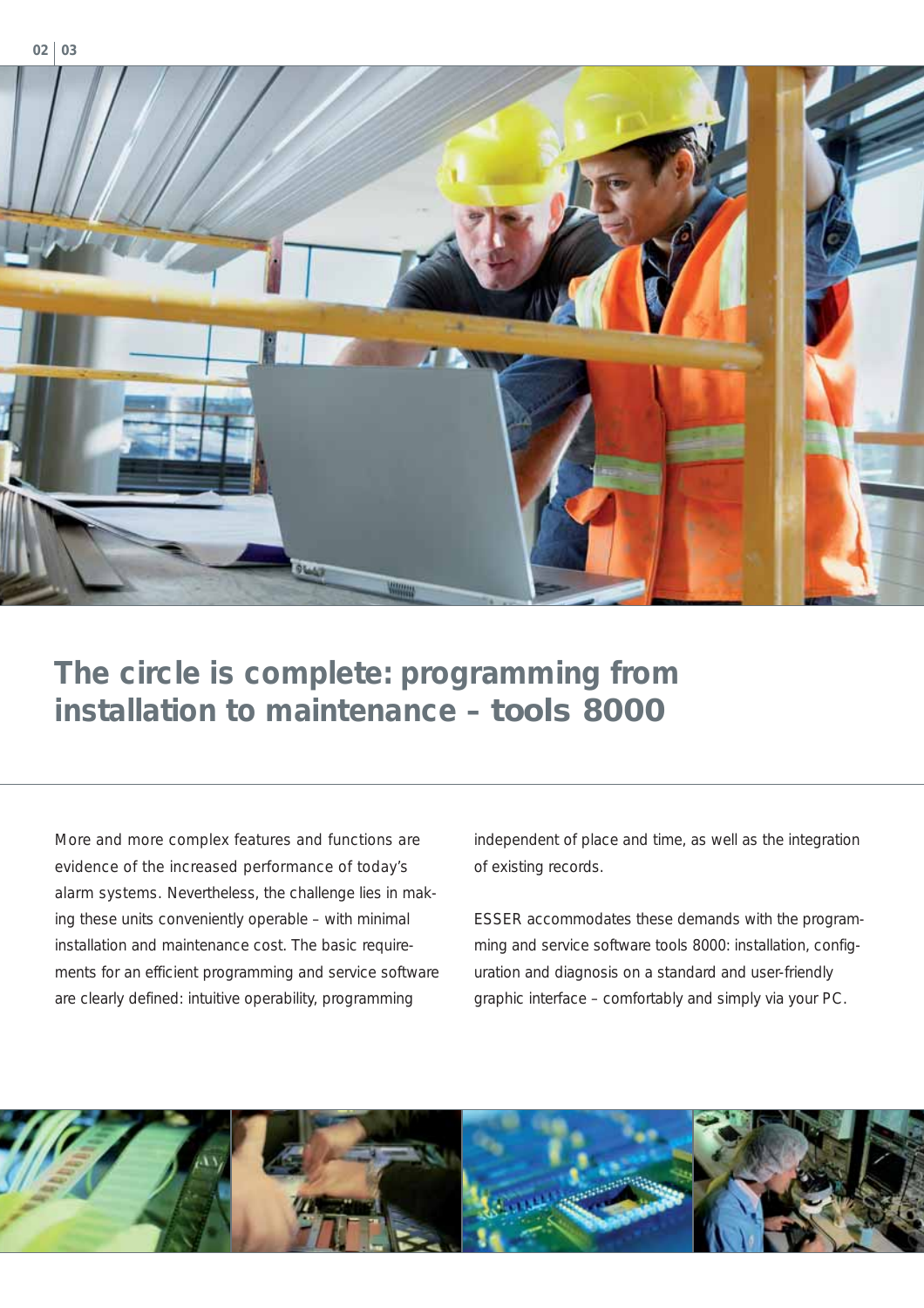## **Transparency is pre-programmed: high functionality and easy menu navigation**

Today, modern fire alarm control panels fulfil various and complex tasks which demand programming and specialized competence from installers and maintenance personnel.

The tools 8000 user interface offers specialists the possibility of configuring object-related requirements in a menu-navigable and transparent way. Here, the concept of programming software encompasses far more than the start-up functions: with tools 8000, the configured desired state of a fire alarm control panel

which is already in operation can be checked and recovered at any time. tools 8000 offers a broad spectrum of functions for system service and optimization – from maintenance – including user-friendly event log – to preventative field strength measurement of radio components.



tools 8000 programs the entire system. One single adapter forms the interface to the fire alarm control panels and to the direct connection to the ring bus. The software also enables the connection to older

generation control units: tools 8000 is downward compatible, and can be used in connection with the FACP 8007, 8000 C/M, 8008 and **IQ8**Control C/M.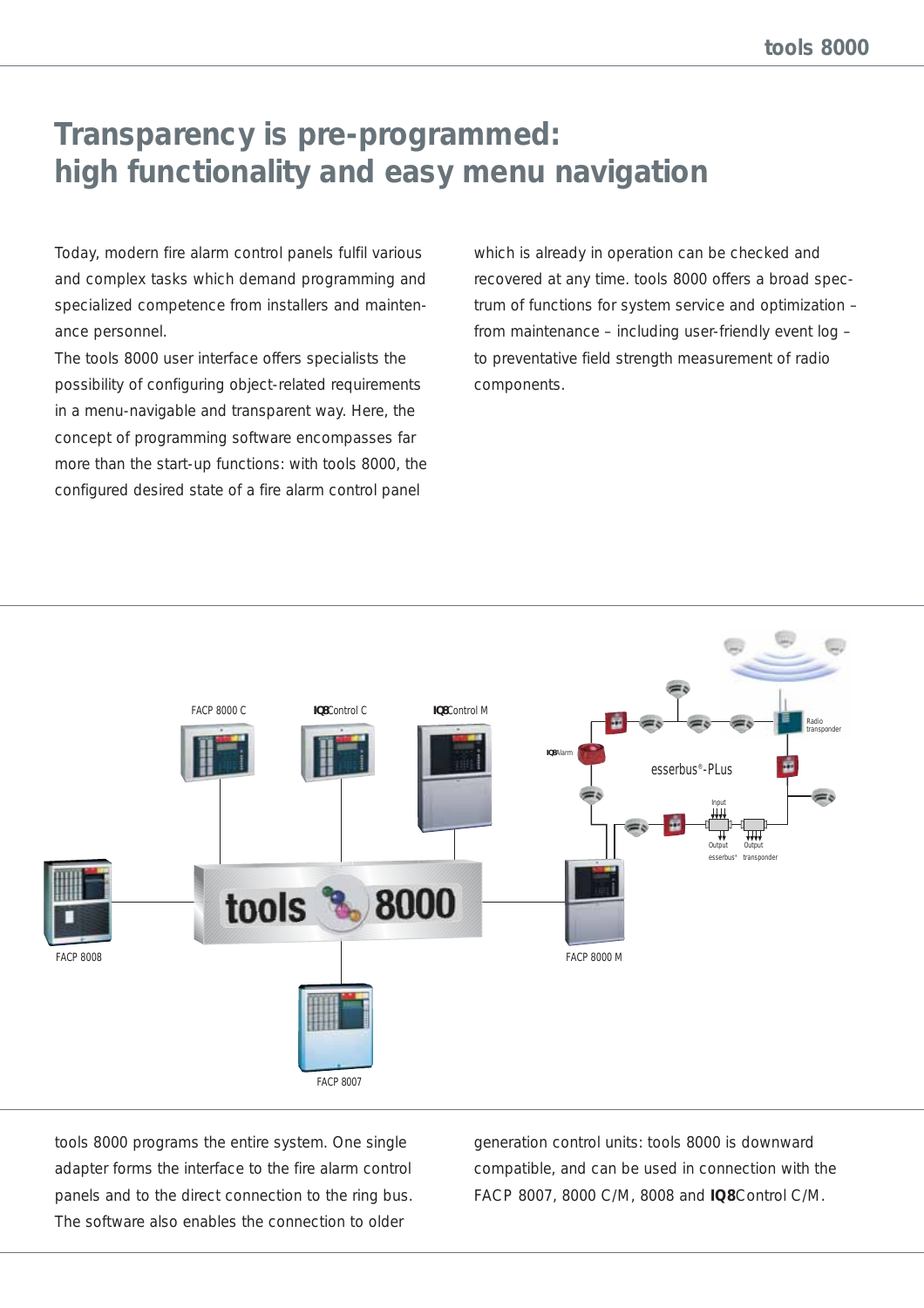

# **Four in one: tools 8000**

The technological developments of years gone by in the area of fire protection (i.e. decentralized intelligence, integration of multisensor technology in one fire detector) may have opened a variety of possibilities, but they have also set higher demands on the checking of functionality in modern fire detection and controller elements.

ESSER accommodates this demand with the programming and service software tools 8000. It complements the **IQ8**System and accompanies an alarm system through all of its life cycle phases. The range of performance of the new tool thereby goes far beyond programming and system service.



- Check an already-established installation
- Identification of the installed bus devices
- Comparison of desired state and actual state
- Graphic display of the identified terminals
- Visualization of networked fire alarm control panels



#### **Start-up Programming Programming**

- Detector and group allocation
- Event-related controls
- Time delays/timer controls
- Object-related additional texts
- Area formations
- Flexible programming of different alarm signals
- Parameterization of fire detectors



#### **Loop diagnosis**

- Request of detector functionality
- Read-out of stored detector readings
- Service request
- Test function for control outputs on transponders
- Retrieval of external transponder inputs
- Diagnosis in the case of disconnection or short circuiting



#### **Maintenance/servicing**

- Data retrieval of individual automatic fire detectors
- Retrieval of detector status via service indicator (course of the temporary contaminants)
- General information on detector (hours of operation, pre-alarm warnings, alarms)
- Log according to DIN VDE 0833 Part 1 and DIN 14675
- Environmental measuring for determination of deceptive alarm phenomena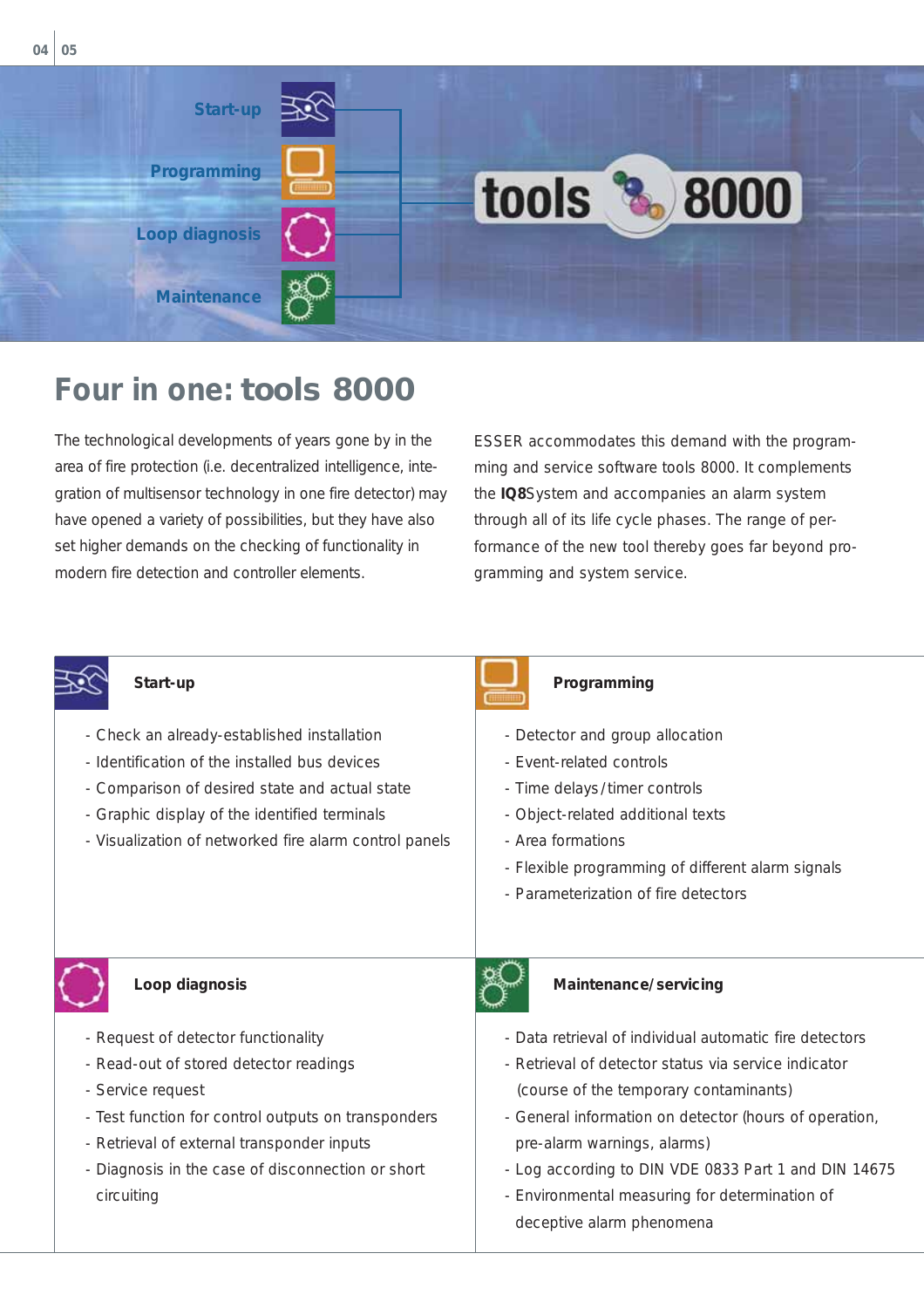#### **Graphic representation Detector status indicator**



After all bus devices have been read, the convenient graphics display of the installation conveys an initial overview: the pictorial representation of individual devices with accompanying serial numbers enables an initial comparison to assembly and installation plans.

## 三江  $315.707$  $\begin{array}{r} 20.3300 \\ 32.4399 \\ 20.3300 \\ 20.3300 \\ 11.3300 \end{array}$ 2222 **KY TAA THE A.A.** 11.15.2504 5517  $\frac{1}{2}$  $= 8.8$  $11.300$ Chie |

During maintenance work, the service indicator for a complete loop facilitates the assessment of the detector status by distinctively colored indicators in the three traffic light colors: red, yellow and green. Additionally, a value between 0 and 100 documents the temporal course of the contaminant.

# **TALLA BERLIN** o 1 Setting trans Sauch Pf Devices | New mo : **Detroit Environment**

The appropriate installation site for radio components can be easily determined by field intensity measurements. All radio transponder devices are evaluated and indicated using the three traffic light colours for the suitability of installation. Additional measurements in dB of each radio base is displayed. This allows for the perfect positioning of the individual radio detector.

**BA OF DOOR SAME RE** 

| Information Sensor value |                     |                                                       |  |                                |                              |        |
|--------------------------|---------------------|-------------------------------------------------------|--|--------------------------------|------------------------------|--------|
| <b>Description</b>       |                     |                                                       |  |                                |                              |        |
| Type: OTI                |                     | Serial Number 3310366637<br>Software Version ?        |  |                                |                              |        |
|                          |                     | Inclator: available<br>External Circuit not available |  |                                | <b><i><u>Betevik</u></i></b> |        |
| <b>Identification</b>    |                     |                                                       |  |                                |                              |        |
| Short Address 1          |                     | Name / Label                                          |  |                                |                              |        |
| Operating Data:          |                     |                                                       |  | n                              | 40                           | 80 100 |
| Date of Production: ~~~  |                     | Pre Alarm County20                                    |  | Service Indicator <sub>D</sub> |                              |        |
| Hours of Operation 30428 |                     | Alam Counter13                                        |  | <b>Het</b>                     |                              |        |
|                          |                     |                                                       |  | Loop device o.k.               |                              |        |
| Parameter Setting        |                     |                                                       |  |                                |                              |        |
| Parameter No.:           | 3                   |                                                       |  |                                |                              |        |
| Parameter Name:          | <b>Hallenmeider</b> |                                                       |  |                                |                              |        |

This service indicator reproduces detector-related reference values which visualize the actual state of the detector during maintenance. In addition to displaying operating hours, pre-alarm warnings and alarms of this special detector, a value for on-going contamination is also given in the form of a graphic representation. A corresponding commentary additionally describes the detector status.

### RF field intensity measurement **REF** Reference value display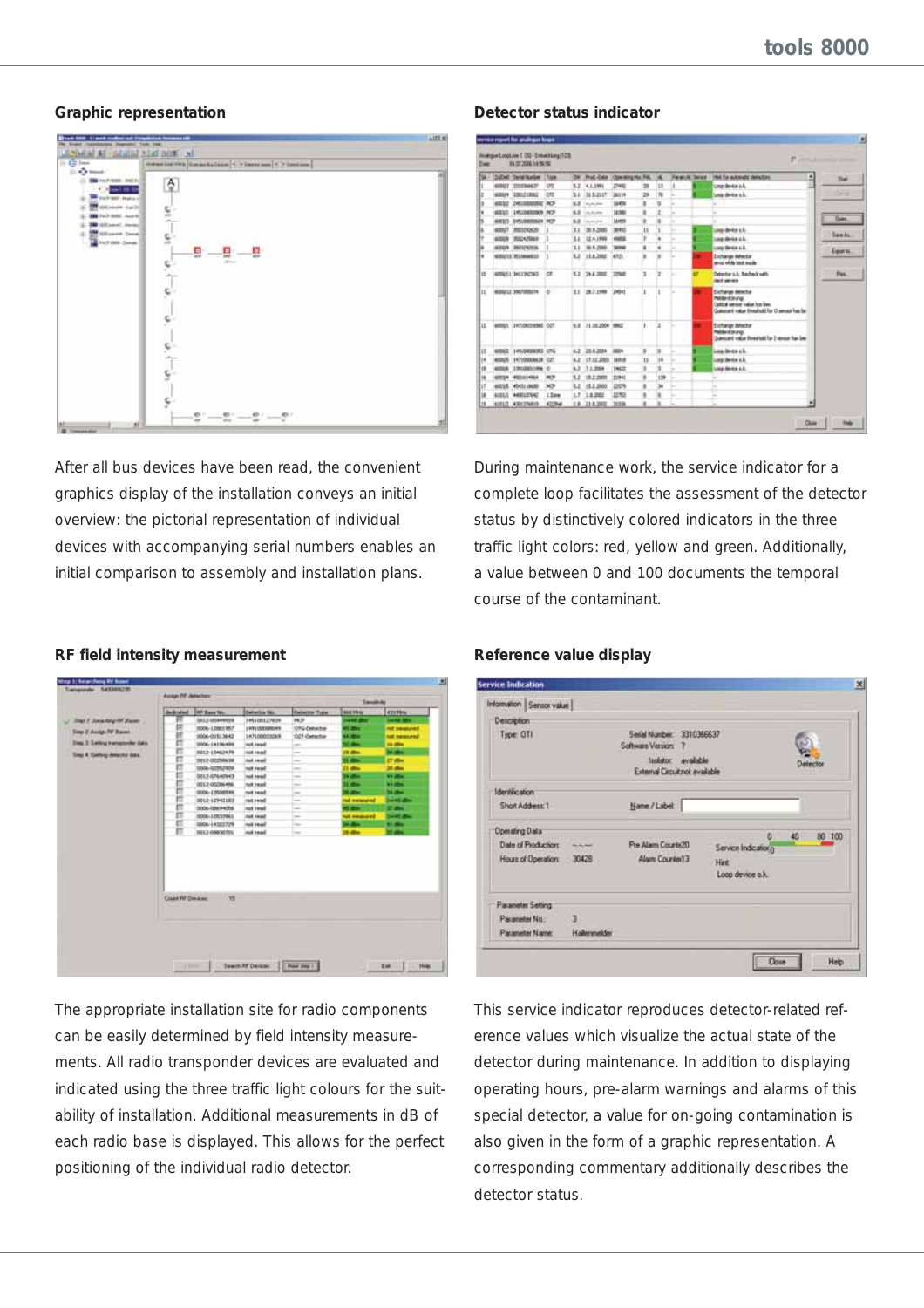| Internation   Sensor value   Graphic Interdentional   Traches (absolute) | Information   Service value                                                                                     |                                                                                                             |           | Information Service value   Graphic (rise duration)   Graphics (absolute) |                                                                               |  |
|--------------------------------------------------------------------------|-----------------------------------------------------------------------------------------------------------------|-------------------------------------------------------------------------------------------------------------|-----------|---------------------------------------------------------------------------|-------------------------------------------------------------------------------|--|
| El Optod Senus Ell temploy. Sense Ell Heat Senus                         | Descriptions<br>Type: 071                                                                                       | Seid Marker 331036637<br>$\mathbb{C}$<br>Solvan Vener:<br>Indoor available<br>External Certaintal available |           | Carloud Tremeler<br>Dirty value 20<br>Questers value 32<br>进              | <b>Soriouston Service</b><br><b>Sith voice 96</b><br>  Quescaré voice 99<br>影 |  |
|                                                                          | <b><i><u>Identification</u></i></b><br>Short Address 1<br>Doesling Date<br>Date of Fredericky<br><b>Holland</b> | Name / Label<br>Pre Main Count 20<br>Service Indicatory                                                     | 40 00:100 | <b>Haat Sensor</b><br>Eith value 27<br>Quiescent value 22                 | Total<br>Tristinian                                                           |  |
| 蕾.                                                                       | 30426<br><b>Prisons of Dawnettown</b><br><b>Fascula Setting</b>                                                 | <b>Alam Counter 13</b><br><b>Het</b><br>Lags design a.k.                                                    |           | ы                                                                         | Alam Birechuk<br><b>Pre-Alem Hyechold</b>                                     |  |
| 鸟<br>Stat reasonsess<br>Detector meet Working jarge 1 Minute<br>ョ        | <b>Faraneter No.</b><br>Hallenwelder<br><b>Faraneter Name</b>                                                   |                                                                                                             |           | Ease Detectorated                                                         |                                                                               |  |
| Help<br>Close                                                            |                                                                                                                 | Dot                                                                                                         | Halp      |                                                                           | Close                                                                         |  |

**The visual representation of all measured values simplifies configuration, diagnosis and maintenance** 

tools 8000 offers diverse functions which simplify the maintenance and servicing of fire alarm systems. One example: today's intelligent fire detectors regularly show the degree of contamination per self-diagnostics. However, no reliable statement as to the actual functionality can be made on this basis. The status indicator only describes the deviance from the normal state according to VdS-standard criteria. tools 8000 measures current values of the fire detectors and compares them with the approved values.

This is made possible by a field bus interface which the installer can use to read the data of the connected detector – directly via the fire alarm control panel or per direct connection to the loop. This test procedure enables the maintenance personnel to reliably check the fire detector sensors and to determine if reliable detection can still be guaranteed.

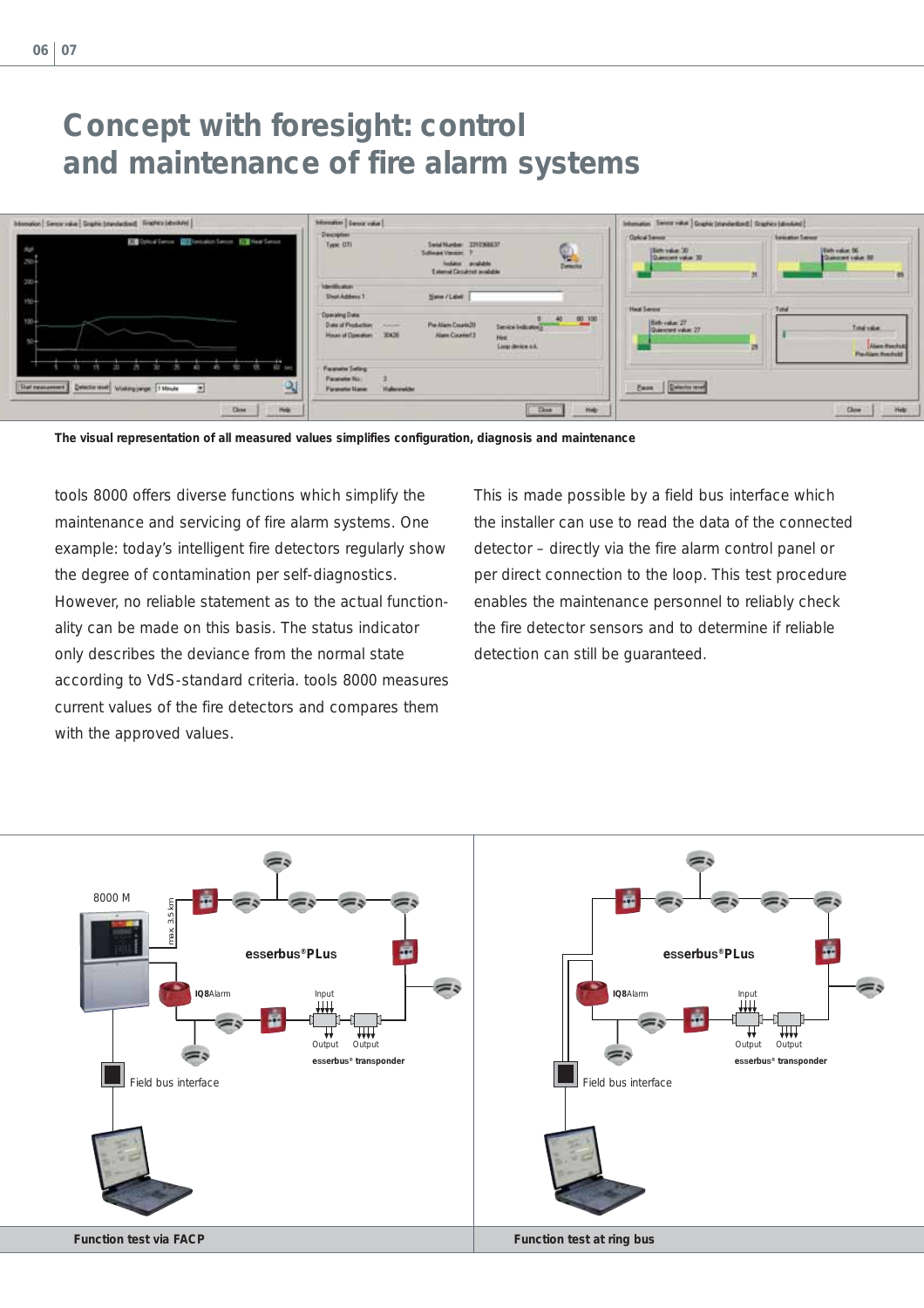# **Full service via the software**

| <b>Service Indication</b>                                                                                                                                                                                   | or received by andrew the                                                                                                                                                                                                                                                                                                                                                                                                                                                                                                                                                                                                                                                 | Sing 1: Standard Man<br>Transporter SASSONZIS                                                                                                                                                                                                                                                                                                                                                                                                                                                                                                                                                                                                                                                                                                                                                                                                                                                                                                                                                                                                                                                                                                                                                                                                |
|-------------------------------------------------------------------------------------------------------------------------------------------------------------------------------------------------------------|---------------------------------------------------------------------------------------------------------------------------------------------------------------------------------------------------------------------------------------------------------------------------------------------------------------------------------------------------------------------------------------------------------------------------------------------------------------------------------------------------------------------------------------------------------------------------------------------------------------------------------------------------------------------------|----------------------------------------------------------------------------------------------------------------------------------------------------------------------------------------------------------------------------------------------------------------------------------------------------------------------------------------------------------------------------------------------------------------------------------------------------------------------------------------------------------------------------------------------------------------------------------------------------------------------------------------------------------------------------------------------------------------------------------------------------------------------------------------------------------------------------------------------------------------------------------------------------------------------------------------------------------------------------------------------------------------------------------------------------------------------------------------------------------------------------------------------------------------------------------------------------------------------------------------------|
| Information   Sensor value  <br><b>Description</b><br>Type: OTI<br>Identification<br><b>Shot Address 1</b><br><b>Operating Data</b><br>Date of Production:<br><b>PURPER</b><br>30428<br>Hours of Operation: | Analogue Longiane 1.00 Entertaing FITS<br><b>DESTURNING</b><br><b>ISK</b><br><b>Juliet Searcher Tree</b><br>60000 331006637 OT<br>In Autom (Groups in<br>comes becaused on<br>At sime per<br><b>M HAIP ROK</b><br><b>KOREG 2452000001 HD</b><br><b>Ad Annual Gets</b><br>GOING ENTERTAINMENT PROP<br>68 --- 100<br>com/3 detailedness recy<br>All house last<br>comer processes<br>11 30 A.M.W. (699)<br>comm minerials<br>31 ILAUNE MAN<br>ы<br>GOING TRUCKSON<br>3.1 30.6200 mmg<br>6000/10 351000010<br>ы<br>3.2 114,000 HTS<br>lus:<br>0000113911342363 01<br>11 24,000 2000<br>1.0 ULT/WW 2006<br>111 GOINGE DISTURBANK<br>63 11:039 BE<br>TO: 000001 1470001450 OIT | <b>Assist PA delivered</b><br>delivery of him in<br>J Stip 1 Smalley M Anm<br><b>Terms</b><br><b>STATISTICS</b><br><b>WILD REVIEW</b><br><b>Interior Type - Dear was</b><br><b>Sing 2 Assign RF Bares</b><br><b>HINGHA</b><br>三百四四<br><b>JASH</b><br><b>NO</b><br>000612001007<br><b>Info@internet</b><br>œ<br>دي<br><b>STellerand</b><br>Sing 3 Setting harmonies day<br><b>2008-0213940</b><br>▭<br><b>HTtimitian</b><br><b>References</b><br>107 details<br><b>ODS-1415445 million</b><br>œ<br><b>Manuscript</b><br><b>Sing 4 Sating browns data</b><br><b>MEDISHING</b><br>تعدا<br>ment<br>四日日日日<br>÷<br>÷<br>WILDENSON, INCHES<br>-<br><b><i><u>PA</u></i></b><br><b>1000-EDITLINE</b><br><b>Ref mad</b><br>۰<br><b>Ball</b><br><b>WILD GTHERATE</b><br><b>Indianal</b><br>$\sim$<br>-<br>m<br>3012-002044M<br>me met<br>$\sim$<br>-<br>œ<br>0006-1200004<br>mit must<br>to a<br>m.<br><b>MILL-12942183</b><br>mit mad<br>-<br><b>BACK</b><br><b>CHAIN</b><br>0004-00694266<br><b>Industry</b><br>- 3<br><b>COL</b><br>n<br><b>Channel McMi</b><br>1000410828061<br>me mail<br>$-$<br><b>FA</b><br><b>SIRK COMPANY</b><br>not met<br>0006-14322729<br>in 1<br><b>TELEVISION</b><br>и<br><b>BRIT</b><br>GOLD DAKSUTOL HAR HART<br>$\sim$ |
| Parameter Setting<br>Palaneter No.<br><b>Hallmontider</b><br>Parameter Name                                                                                                                                 | 62 214,209 000<br>13 0000 141000000 016<br><b>64 1112200 1088</b><br>60005 14T12000636 OUT<br>8.2 TAUNA 1962<br>lи<br>GOOD LINESSEEING O<br>32 S1300 200<br>lıs<br>OCCUP MESSINGH NCP<br>AZ 152,000 1879<br>lu.<br>6003R 45411800 HZ<br>17, 1836 250<br>IT WAS CODED ON A STOLET IN                                                                                                                                                                                                                                                                                                                                                                                       | $-$<br>Country Denise                                                                                                                                                                                                                                                                                                                                                                                                                                                                                                                                                                                                                                                                                                                                                                                                                                                                                                                                                                                                                                                                                                                                                                                                                        |

As effective as necessary, as easy as possible: using the "what you see is what you get" principle, tools 8000 shows the control panel's original view on the screen. All system components are graphically displayed via the standard user interface and are configurable with a click of the mouse. The integrated online help quickly leads to the desired result, should you ever need help despite the intuitive operability.

Yet another additional feature is the easy creation and printing of commissioning records.

tools 8000 – with field bus/panel interfaces – works with all Windows operating systems.

- Standard graphic interface
- Field bus/panel interface
- Creation and printing of commissioning records
- Online help menu
- Suitable for all standard Windows operating systems
- User-friendly context navigation

Ordering information:

| Original Equipment Package tools 8000 | 789860 |
|---------------------------------------|--------|
| Software tools 8000 (CD-ROM)          | 789861 |
| Field Bus/Panel Interface             | 789862 |
| USB Cable                             | 789863 |
| <b>Control Panel Cable</b>            | 789864 |
|                                       |        |